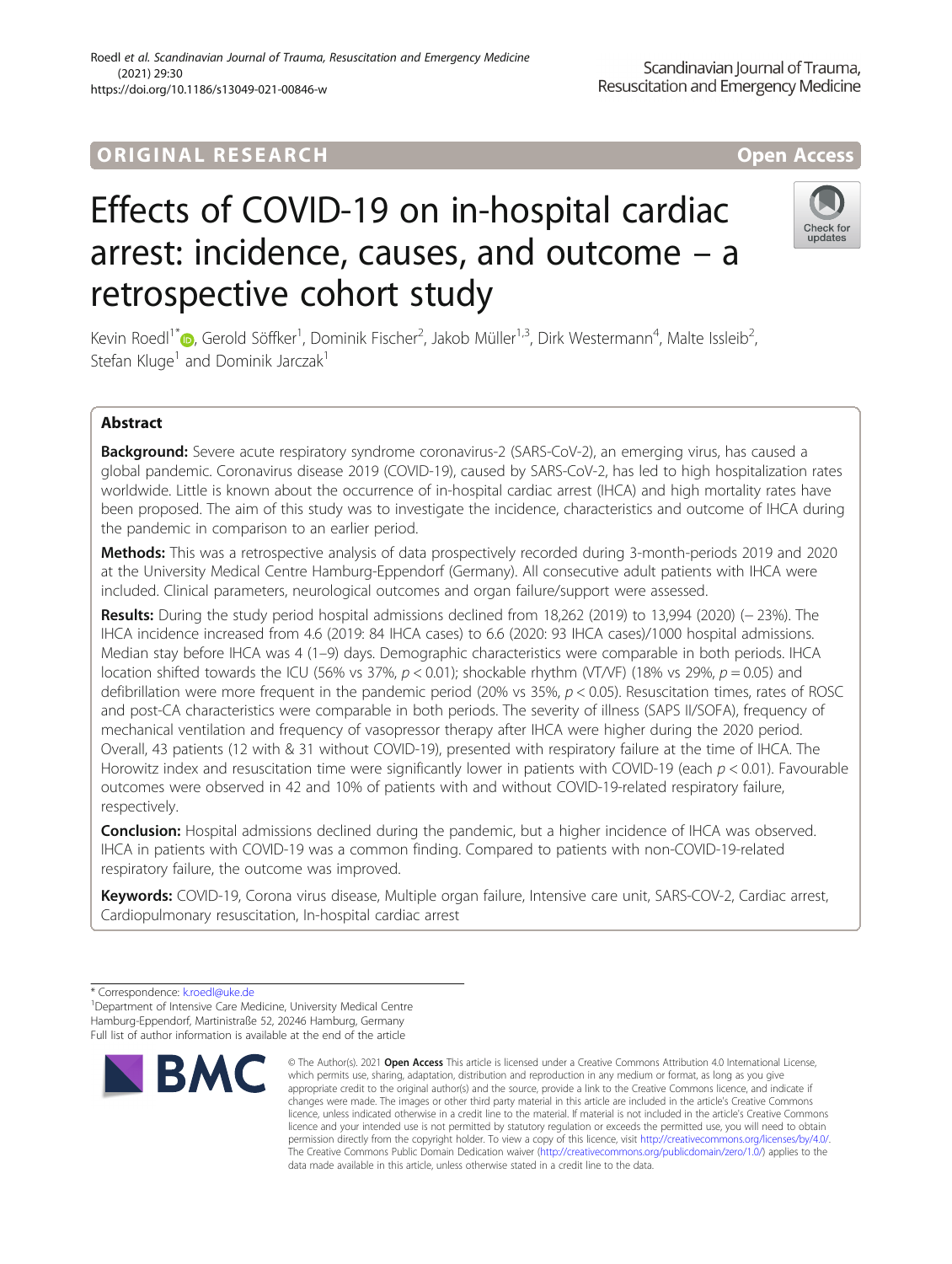## Background

Originating from Wuhan, China, a series of pneumonias of initially unknown cause emerged in December 2019 [[1,](#page-9-0) [2](#page-9-0)]. A novel coronavirus (severe acute respiratory syndrome coronavirus 2 (SARS-CoV-2)) spread and caused a pandemic  $[3, 4]$  $[3, 4]$  $[3, 4]$  $[3, 4]$ . Although many patients have a mild course of disease, a considerable number of patients suffer from severe illness with rapid progression to acute respiratory distress syndrome (ARDS) or/and end-organ failure [[1](#page-9-0)–[3](#page-9-0)].

COVID-19 has resulted in high rates of hospitalization and a high number of patients requiring intensive care unit (ICU) treatment [[5,](#page-9-0) [6\]](#page-9-0). The course of disease can be complicated, and can potentially lead to cardiac arrest (CA) for several reasons, as shown by various studies [[7](#page-9-0)–[10\]](#page-9-0). An increase in out-of-hospital cardiac arrest (OHCA) cases was observed during the COVID-19 pandemic [[11,](#page-9-0) [12\]](#page-9-0). However, little is known about the CA risk in hospitalized patients with COVID-19 [[10](#page-9-0), [13](#page-9-0)–[15](#page-9-0)]. Poor in-hospital survival following in-hospital cardiac arrest (IHCA) in patients with COVID-19 has been de-scribed, and mortality ranged from 88 to 100% [\[9,](#page-9-0) [10](#page-9-0), [13,](#page-9-0) [15\]](#page-9-0). However, data on in-hospital cardiac arrest (IHCA) in patients with respiratory failure with and without COVID-19 are scarce.

In general, an estimated 290,000 adults suffer from IHCA in the United States annually [[16,](#page-9-0) [17](#page-9-0)]. IHCA is often unexpected and presents as an acute event; every hospitalized patient can potentially be affected. Different studies have shown abnormal vital signs as predictors of IHCA [[18,](#page-9-0) [19](#page-9-0)]. Therefore, rapid response teams and the use of warning scores have been established [\[20](#page-9-0)]. Although most IHCAs occur in general wards [[21,](#page-9-0) [22\]](#page-9-0), a considerable number of IHCAs occur in the ICU [\[23](#page-10-0)]. The incidence of IHCA varies greatly in the literature (1–5/1000 hospital admissions) [[16,](#page-9-0) [17](#page-9-0)]. Rates of survival to hospital discharge range from 13 to 22% [\[24](#page-10-0)].

However, data on IHCA during the COVID-19 pandemic are very limited. In the present study we aimed to investigate the occurrence, determinants, outcome and post-CA course of patients suffering from IHCA during the COVID-19 pandemic and before.

### Methods

### Study population, design and ethics

This was a retrospective analysis of data prospectively recorded at the University Medical Centre Hamburg-Eppendorf (Germany). All consecutive adult patients suffering an IHCA during a 3-month period in 2019 and 2020 were included. The following time periods were compared: 2019 (February 27–May 28) and 2020 (February 27–May 27). For post-CA care all patients were treated at the Department of Intensive Care Medicine, which cares for all critically ill adult patients of the hospital and includes 12 ICUs (total capacity: 142 ICU beds). The study complied with the Declaration of Helsinki. The Ethics Committee of the Hamburg Chamber of Physicians was informed about the study (No.: WF-152/20). The requirement for informed patient consent was waived due to the use of only anonymized data collected during routine clinical care. The last day of follow-up was September 30, 2020.

## Inclusion and exclusion criteria

We included all consecutive adult patients  $(≥ 18 years)$ with an IHCA event. Patients < 18 years of age and patients or with a prior OHCA event and/or re-arrest after hospital admission were not considered as an incident IHCA and were therefore excluded.

## Study definitions and patient management

IHCA was defined as cessation of circulation, and therefore, an indication for chest compression and/or cardiac defibrillation in patients who had a pulse and circulation at the time of hospital admission. Sustained return of spontaneous circulation (ROSC) was defined as stable circulation for at least 20 min. Assessment of neurological outcome was performed within routine clinical practice using cerebral performance categories (CPCs) after the IHCA and during follow-up. A CPC score of 1–2 was defined as a favourable neurological outcome, and a score of 3–5 was defined as an unfavourable neurological outcome. Survival was assessed through the end of the ICU stay. Cardiopulmonary resuscitation and post-CA care were performed in accordance with the European Resuscitation Council guidelines [\[25](#page-10-0)]. Data were collected according to Utstein-style guidelines [\[26](#page-10-0)]. Cardiac failure was defined as the need for inotrope/vasopressors (dobutamine, epi−/norepinephrine) during the first 72 h after CA [[27\]](#page-10-0). Hypoxic liver injury (HLI) was diagnosed according to established criteria [\[28](#page-10-0)]. COVID-19 was defined as a positive result on a reverse transcriptase-polymerase chain reaction, and only laboratory-confirmed cases were counted as COVID-19. ARDS was defined using the  $PaO<sub>2</sub>/FiO<sub>2</sub>$  ratio (Horowitz index) according to the Berlin definition [[29](#page-10-0)–[31](#page-10-0)]. The severity of illness was evaluated by the sequential organ failure assessment (SOFA) score [[32](#page-10-0)] and simplified acute physiology (SAPS II) [[33\]](#page-10-0) score. The Charlson comorbidity index (CCI) [[34\]](#page-10-0) was calculated in all patients.

### Data collection

Data were collected through electronic patient data management systems (PDMS, Integrated Care Manager® (ICM), Version 9.1 – Draeger Medical, Luebeck, Germany; Soarian Clinicals, Version 4.3.200 – Cerner Health Service, Inc.) and consisted of age, sex, comorbidities, admission diagnosis, length of ICU-stay,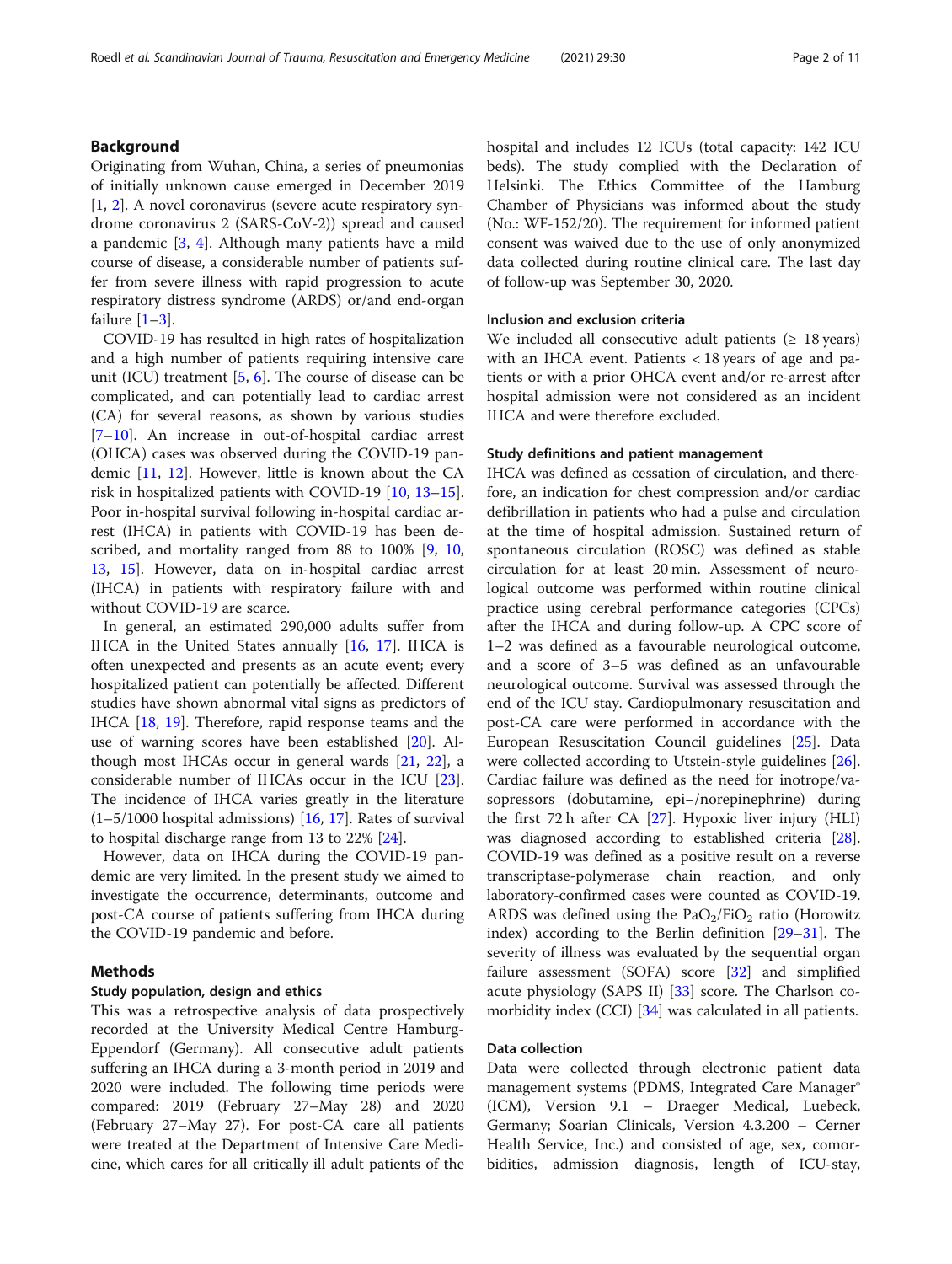treatment modalities, organ support (mechanical ventilation, vasopressor, renal replacement therapy (RRT), blood transfusions, antibiotics, antivirals, etc.), laboratory parameters and further clinical parameters of interest through the end of ICU-stay. Pre-existing medication was recorded based on known regular medications and medication on admission. Laboratory assessment was performed daily as part of the clinical routine.

## Statistical analysis

The results are presented as counts and relative frequencies or medians and 25–75% interquartile ranges (IQRs). Binary variables were compared via chi-square analysis/ Fisher's exact test, as appropriate. Metric variables were compared via the Mann-Whitney U test. We used multivariable Cox regression to investigate factors associated with mortality and unfavourable outcomes. Factors of clinical relevance were selected and included. A p-value < 0.05 was considered statistically significant. Statistical analysis was conducted using IBM SPSS Statistics Version 24.0 (IBM Corp., Armonk, NY). The study was prepared in accordance with the STROBE (STrengthening the Reporting of OBservational studies in Epidemiology) recommendations.

## Results

#### Study population

During the two study time periods, namely 2019-non-COVID-19 (February 27–May 28) and 2020-COVID-19 (February 27–May 27), a total of 18,262 and 13,994 inpatients were treated at the University Medical Centre Hamburg-Eppendorf, respectively. We identified 84

(2019-non-COVID-19 period) and 93 (2020-COVID-19 period) patients suffering from IHCA during the two study periods; these patients were included in the present study (see Study Flow-Chart Fig. 1).

## Baseline and cardiac arrest characteristics of the study population

Detailed baseline and IHCA characteristics are shown in Tables [1](#page-3-0) and [2.](#page-4-0) Patients were predominantly male (68%,  $n = 120$ ; the median age was 70 (57–78) years. In this study, comorbidities were frequent, and a median CCI of 3 (2–5) was observed. Arterial hypertension (67%,  $n =$ 118) was the leading comorbidity. Furthermore, common comorbidities were history of malignant condition (tumour, haematologic malignancy) (33%,  $n = 58$ ), coronary heart disease (35%,  $n = 62$ ), diabetes mellitus type II (21%,  $n = 38$ ), chronic respiratory disease (20%,  $n = 36$ ) and chronic kidney disease (18%,  $n = 32$ ). The reasons for hospital admission were medical in 74% ( $n = 131$ ) of the patients, unplanned surgery in 14%  $(n = 24)$  and planned surgical in 13% ( $n = 22$ ). The median duration from hospital admission to IHCA was  $4(1-9)$  days. The IHCA location was non-ICU in 53% ( $n = 94$ ). The initial cardiac rhythm was shockable (VT/VF) in 24% ( $n = 42$ ); defibrillation during CPR was performed in 28% ( $n = 50$ ). The median total resuscitation time was  $5(2-17)$  minutes. Sustained ROSC was observed in 80% ( $n = 142$ ), and cardiac re-arrest was observed in 30% ( $n = 53$ ). A mechanical chest compression system was used in 11%  $(n = 19)$ . Aetiology of the IHCA was presumed cardiac in 37% ( $n = 66$ ). Due to refractory IHCA 5% ( $n = 9$ ) received extracorporeal-CPR (E-CPR).

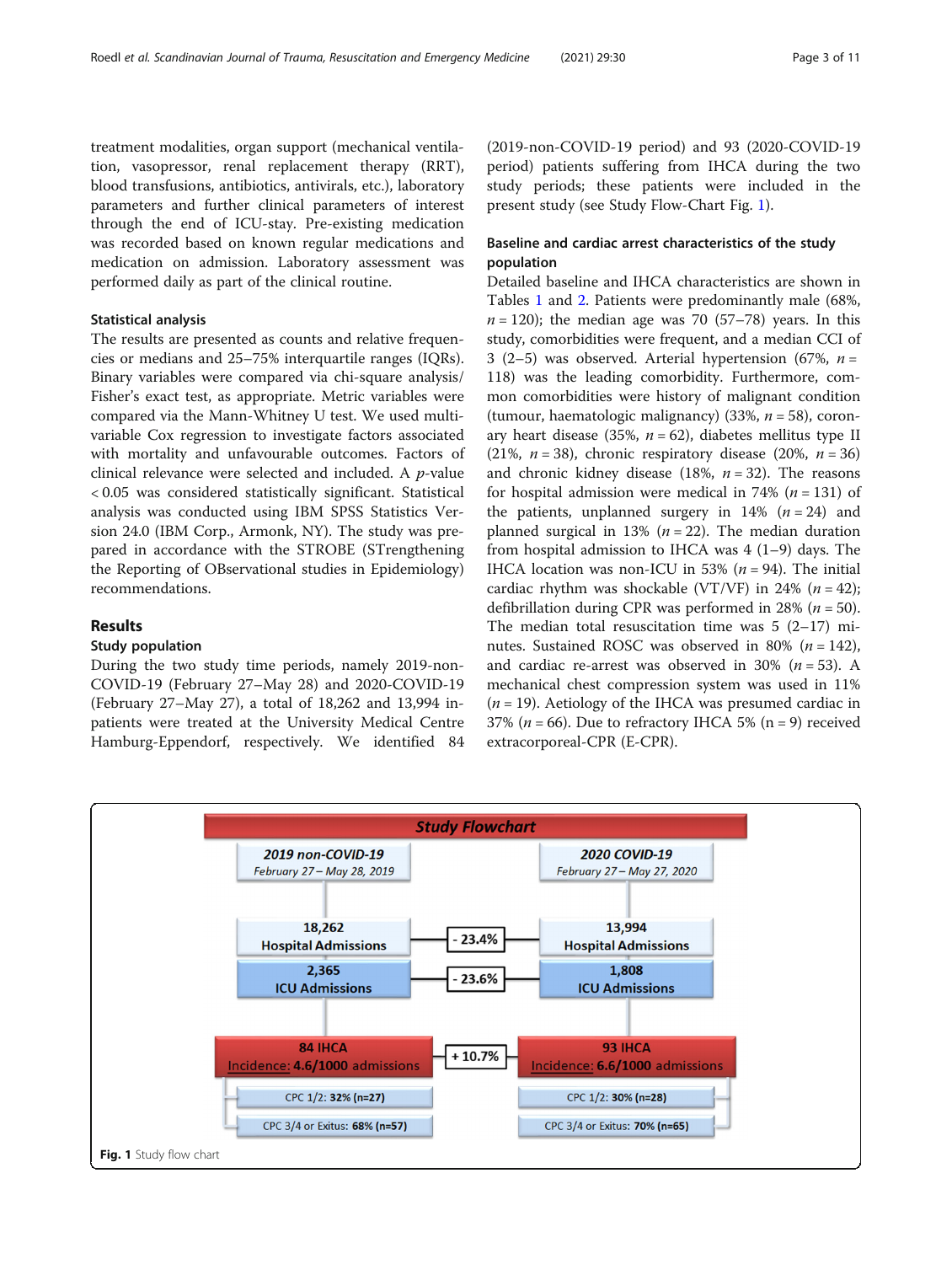| <b>Parameters</b>                              | <b>All patients</b><br>$(n = 177)$ | 2019 - Non-COVID-19 Period<br>$(n = 84)$ | 2020 - COVID-19 Period<br>$(n = 93)$ | p-value |
|------------------------------------------------|------------------------------------|------------------------------------------|--------------------------------------|---------|
| Demographics                                   |                                    |                                          |                                      |         |
| Age, years median (IQR)                        | 70 (57-78)                         | 72 (57-78)                               | 68 (57-78)                           | 0.721   |
| Sex, male n (%)                                | 120 (68)                           | 60 (71)                                  | 60 (65)                              | 0.206   |
| Height, cm median (IQR)                        | 172 (165-180)                      | 175 (168-180)                            | 170 (165-179)                        | 0.109   |
| Weight, kg median (IQR)                        | 76 (65-85)                         | 73 (65-84)                               | 78 (67-86)                           | 0.207   |
| BMI, kg/m <sup>2</sup> median (IQR)            | $25(23-29)$                        | $25(23-27)$                              | $26(24-29)$                          | 0.077   |
| Comorbidities                                  |                                    |                                          |                                      |         |
| Charlson comorbidity index, pts.; median (IQR) | $3(2-5)$                           | $3(2-5)$                                 | $3(2-5)$                             | 0.802   |
| Arterial hypertension, n (%)                   | 118 (67)                           | 49 (58)                                  | 69 (74)                              | 0.019   |
| Coronary heart disease, n (%)                  | 66 (37)                            | 29 (35)                                  | 33(35)                               | 0.510   |
| Chronic kidney disease, n (%)                  | 32 (18)                            | 13 (15)                                  | 19 (20)                              | 0.255   |
| Chronic respiratory disease, n (%)             | 36 (20)                            | 20(24)                                   | 16(17)                               | 0.183   |
| Diabetes, n (%)                                | 38 (21)                            | 20(24)                                   | 18 (19)                              | 0.312   |
| Malignant condition, n (%)                     | 58 (33)                            | 23(27)                                   | 35 (38)                              | 0.098   |
| COVID-19                                       |                                    |                                          |                                      |         |
| Confirmed COVID-19, n (%)                      | 12(7)                              |                                          | 12(13)                               |         |
| Positive test to ICU, days median (IQR)        | $10(3-17)$                         |                                          | $10(3-17)$                           |         |
| Positive test to IHCA, days median (IQR)       | $17(14-28)$                        |                                          | $17(14-28)$                          |         |
| Cough, n (%)                                   |                                    |                                          | $7(58)^a$                            |         |
| Shortness of breath, n (%)                     |                                    |                                          | $3(25)^{a}$                          |         |
| Fever, $n$ (%)                                 |                                    |                                          | $6(50)^{a}$                          |         |
| Fatique, n (%)                                 |                                    |                                          | $3(25)^{a}$                          |         |
| Myalgia, n (%)                                 |                                    |                                          | $1(8)^a$                             |         |
| Reason of hospital admission                   |                                    |                                          |                                      |         |
| Surgical                                       |                                    |                                          |                                      |         |
| planned, $n$ (%)                               | 22(13)                             | 7(8)                                     | 15(16)                               | 0.089   |
| unplanned, n (%)                               | 24 (14)                            | 14(17)                                   | 10(11)                               | 0.177   |
| Medical, n (%)                                 | 131 (74)                           | 63 (75)                                  | 68 (73)                              | 0.455   |
| Characteristics - before CA                    |                                    |                                          |                                      |         |
| Heart rate /min; median (IQR)                  | $91(77 - 111)$                     | 91 (80-108)                              | $91(75 - 111)$                       | 0.922   |
| MAP mmHg; median (IQR)                         | 70 (62-82)                         | 72 (66-82)                               | 70 (60-82)                           | 0.549   |
| Outcome                                        |                                    |                                          |                                      |         |
| Overall mortality, n (%)                       | 95 (54)                            | 41 (49)                                  | 54 (58)                              | 0.140   |
| Discharged from ICU alive, n (%)               | 82 (46)                            | 43 (51)                                  | 39 (42)                              | 0.140   |
| Length of stay - ICU, days median (IQR)        | $5(2-17)$                          | $6(2-17)$                                | $5(2-16)$                            | 0.592   |

<span id="page-3-0"></span>Table 1 Baseline characteristics of patients with in-hospital cardiac arrest stratified according the 2019 (Non-COVID-19) and 2020 (COVID-19) period

Abbreviations: cm Centimeter; BMI Body mass index; kg Kilogram; ICU Intensive care unit; IQR Interquartile range; n Number; pts. Points; min Minute; MAP Mean arterial pressure; COVID-19 Coronavirus disease 2019; IHCA In-hospital cardiac arrest; <sup>a</sup> in relation to positive tested patients ( $n = 12$ )

Differences during the pandemic period and before

Tables 1 and [2](#page-4-0) show a comparison of the detailed baseline and IHCA characteristics comparing between the study periods. During the 2020-COVID-19 period hospital admissions and ICU admissions declined from 18, 262 to 13,994 (− 23%) and from 2365 to 1808 (− 24%), respectively. The incidence of IHCA increased from 4.6 to 6.6/1000 hospital admissions. Demographic characteristics (age, sex and BMI) and comorbidities (as measured by CCI) were comparable between the groups. Arterial hypertension was significantly more common in patients during the COVID-19 period (2019 Non-COVID-19 period: 58% vs 2020 COVID-19 period: 74%). The most common reason for hospital admission was medical care,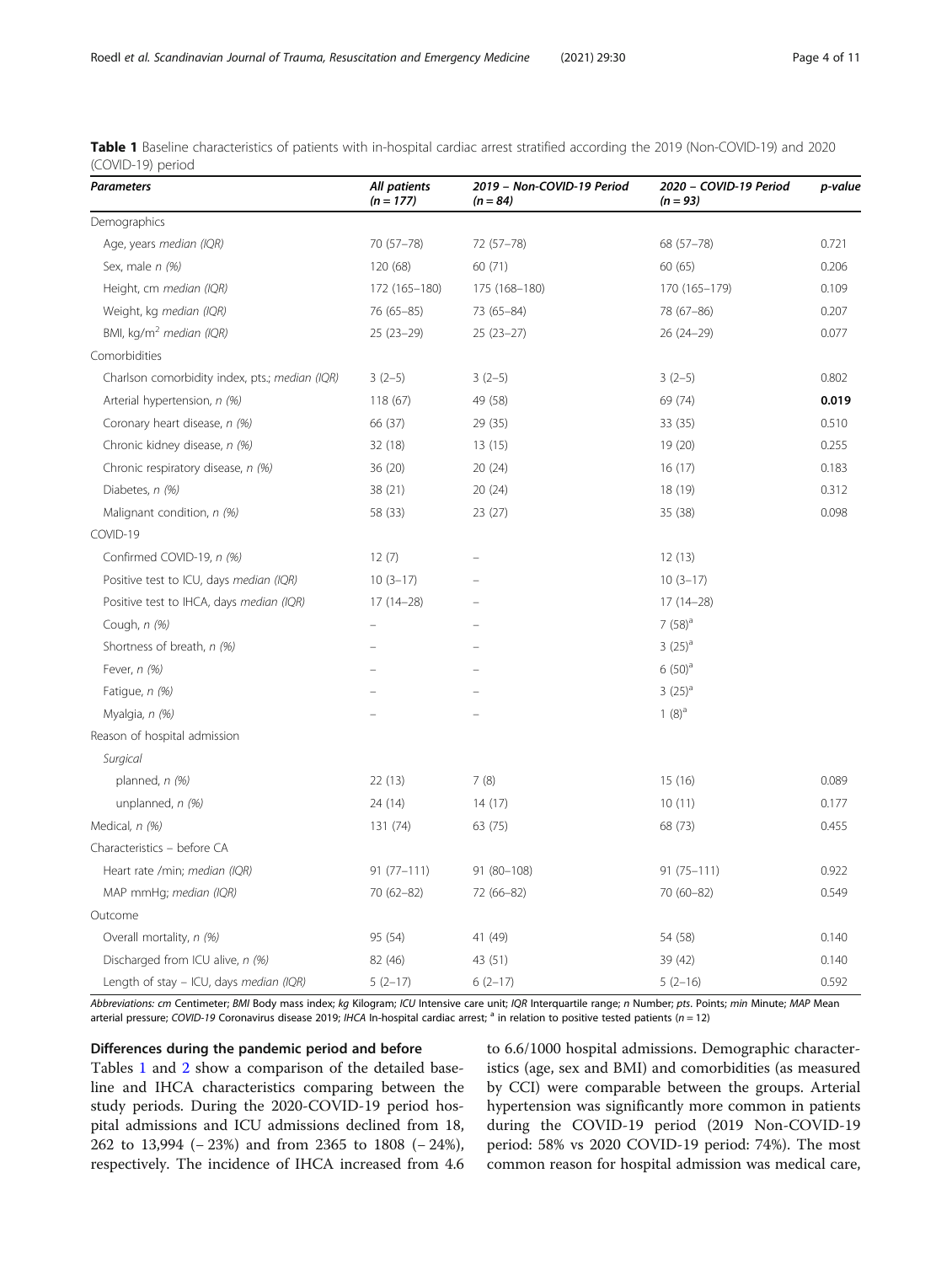| <b>Parameters</b>                           | All patients<br>$(n = 177)$ | 2019 - No-COVID-19<br>$(n = 84)$ | 2020 - COVID-19<br>$(n = 93)$ | p-value |
|---------------------------------------------|-----------------------------|----------------------------------|-------------------------------|---------|
| Cardiac arrest Characteristics              |                             |                                  |                               |         |
| Location of IHCA                            |                             |                                  |                               | 0.009   |
| ICU, $n$ $(%)$                              | 83 (47)                     | 31(37)                           | 52 (56)                       |         |
| Non-ICU, $n$ (%)                            | 94 (53)                     | 53 (63)                          | 41 (44)                       |         |
| Initial rhythm - shockable (VT/VF), n (%)   | 42 (24)                     | 15(18)                           | 27(29)                        | 0.058   |
| Defibrillation, n (%)                       | 50 (28)                     | 17(20)                           | 33 (35)                       | 0.018   |
| Sustained ROSC, n (%)                       | 142 (80)                    | 65 (77)                          | 77 (83)                       | 0.237   |
| Cardiac re-arrest, n (%)                    | 53 (30)                     | 27 (32)                          | 26(30)                        | 0.329   |
| Presumed cardiac cause, n (%)               | 66 (37)                     | 35 (42)                          | 31(33)                        | 0.161   |
| Epinephrine - total dose, mg, median (IQR)  | $2(1-4)$                    | $2(1-4)$                         | $2(1-4)$                      | 0.978   |
| Resuscitation time, min; median (IQR)       |                             |                                  |                               |         |
| No-flow                                     | $0(0-0)$                    | $0(0-0)$                         | $0(0-0)$                      | 0.300   |
| Total resuscitation time                    | $5(2-17)$                   | $4(1.5-14)$                      | $5(2-20)$                     | 0.204   |
| Targeted temperature management, n (%)      | 56 (32)                     | 27(32)                           | 29 (31)                       | 0.509   |
| Use of mechanical compression system, n (%) | 19(11)                      | 12(14)                           | 7(8)                          | 0.114   |
| E-CPR, $n$ (%)                              | 9(5)                        | 5(6)                             | 4(4)                          | 0.436   |
| ICU - Characteristics                       |                             |                                  |                               |         |
| Severity of illness                         |                             |                                  |                               |         |
| SAPS II (pts.) median (IQR)                 | $45(35 - 55)$               | 44 (35 - 56)                     | $47(35-54)$                   | 0.837   |
| SOFA - after CA (pts.) median (IQR)         | $12(9-14)$                  | $11(8-13)$                       | $12(10-14)$                   | 0.060   |
| SOFA - 24 h after CA (pts.) median (IQR)    | $11(7-14)$                  | $11(7-14)$                       | $11(8-14)$                    | 0.923   |
| Physiological parameters - post CA          |                             |                                  |                               |         |
| Heart rate - after CA median (IQR)          | $96(77-115)$                | 94 (77-110)                      | $96(77-125)$                  | 0.232   |
| MAP - after CA median (IQR)                 | 73 (63-88)                  | 76 (62-92)                       | 72 (63-82)                    | 0.324   |
| Lab values - post CA median (IQR)           |                             |                                  |                               |         |
| Lactate - highest after CA, mmol/l          | $4.5(1.9-9.1)$              | $4.8(2-9.1)$                     | $4.4(1.9-8.2)$                | 0.965   |
| pH - lowest after CA                        | 7.26 (7.07-7.36)            | 7.26 (7.07-7.34)                 | 7.26 (7.10-7.36)              | 0.755   |
| Procedures/Complications - post CA          |                             |                                  |                               |         |
| Mechanical ventilation, n (%)               | 124 (70)                    | 55 (65)                          | 69 (74)                       | 0.031   |
| Vasopressor therapy, n (%)                  | 120 (68)                    | 49 (58)                          | 71 (76)                       | 0.025   |
| Renal replacement therapy, n (%)            | 26(15)                      | 11(13)                           | 15(16)                        | 0.243   |
| Coronary angiography, n (%)                 | 21(12)                      | 14(17)                           | 7(8)                          | 0.050   |
| Hypoxic liver injury, n (%)                 | 35 (20)                     | 16 (19)                          | 19(20)                        | 0.484   |
| Cholestasis - bilirubin > 2 mg/dl, n (%)    | 45 (25)                     | 22 (26)                          | 23 (25)                       | 0.480   |

<span id="page-4-0"></span>

| <b>Table 2</b> Cardiac arrest and ICU-characteristics of the study cohort stratified in the 2019 (No-COVID-19) and 2020 (COVID-19) perioc |  |  |
|-------------------------------------------------------------------------------------------------------------------------------------------|--|--|
|-------------------------------------------------------------------------------------------------------------------------------------------|--|--|

Abbreviations: CA Cardiac arrest; E-CPR Extracorporeal cardiopulmonary resuscitation; ICU Intensive care unit; IQR Inter quartile range; n Number; min Minute; mg Milligram; mmol/l Millimole per liter; pts. Points; ROSC Return of spontaneous circulation; SAPS Simplified Acute Physiology Score; SOFA Sequential Organ Failure Assessment; VF Ventricular Fibrillation; VT Ventricular Tachycardia; MAP Mean arterial pressure; COVID-19 Coronavirus disease 2019; IHCA In-hospital cardiac arrest

which did not differ between the time periods. The IHCA location was primarily non-ICU during 2019-non-COVID-19 period and primarily in the ICU during the 2020-COVID-19 period  $(p < 0.01)$ . A shockable rhythm (18% vs 29%) was more frequently observed during the COVID-19 period, and the use of defibrillation (20% vs 35%) was significantly higher. The rates of sustained ROSC (77% vs 83%), cardiac re-arrest (32% vs 30%) and total epinephrine use (2 mg vs 2 mg) were comparable in both study periods. The median resuscitation time was 4 min vs. 5 min and did not differ significantly between the groups. Mechanical compression systems were used more frequently during the 2019 period (14% vs 8%). Targeted temperature management post-CA was used in 32% of patients in the whole cohort, and the frequency was similar in both study periods. The SAPS II and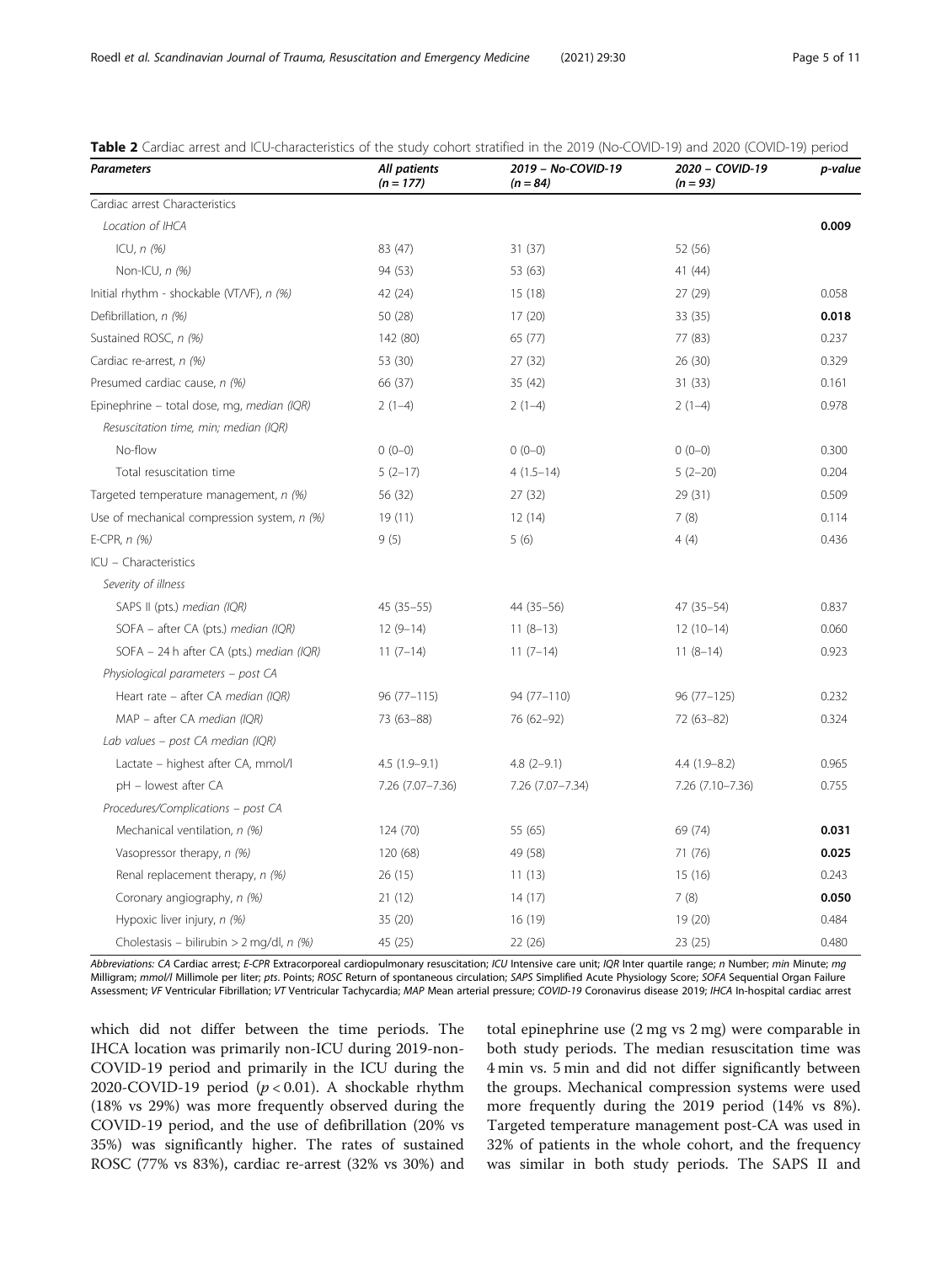SOFA score post-CA were higher during the 2020- COVID-19 period. During the ICU stay mechanical ventilation was performed more frequently during the 2020-COVID-19 period (65% vs 74%, p < 0.05). Vasopressor therapy was more commonly used during the 2020-COVID-19 period (58% vs 76%). Liver dysfunction was frequent during both study periods; 20% suffered from hypoxic liver injury and 25% suffered from cholestasis.

## IHCA and COVID-19

During the aforementioned 2020 time period, 144 patients with COVID-19 were treated as inpatients at our centre. Of these, 75 patients were treated in the normal ward, and 69 patients were critically ill and therefore treated in the ICU. Twelve patients (10%) with COVID-19 treated at our hospital suffered from IHCA. All patients had severe respiratory failure either due to pneumonia or due to the development of ARDS. The median times from the first positive SARS-CoV-2 test to the ICU and to IHCA were 10 (3–17) days and 17 (14– 28) days, respectively. The most common symptoms of COVID-19 were cough ( $n = 7$ ; 58%), fever ( $n = 6$ ; 50%), shortness of breath and fatigue ( $n = 3$  for each, 25%). None of the IHCAs occurred outside the ICU. All patients had a primary non-shockable rhythm (PEA/Asystole) and ROSC. The median resuscitation time was1.5 (0.5–3.5) minutes. For detailed characteristics of patients with COVID-19, see Tables [1,](#page-3-0) [2](#page-4-0), [3](#page-6-0) and Supplementary Tables [1](#page-9-0) and [2](#page-9-0).

## Characteristics of IHCA in patients with or without COVID-19 related severe respiratory failure

Detailed characteristics are shown in Table [3](#page-6-0) and Sup-plementary Table [1](#page-9-0) and [2.](#page-9-0) Overall,  $25\%$  ( $n = 43$ ) of patients had severe respiratory failure at the time of IHCA and were selected. Of those 28%  $(n = 12)$  suffered from COVID-19 pneumonia. Demographic characteristics (age, sex, BMI) were comparable between patients with severe respiratory failure who did not have COVID-19. Comorbidities, represented by the CCI were significantly lower (4 vs 2 points;  $p < 0.01$ ) in patients with non-COVID-19 related severe respiratory failure. In total, 68% received non-invasive or invasive mechanical ventilation prior to IHCA. Overall, 56% ( $n = 24$ ) of patients suffered from ARDS at the time of IHCA and ARDS was more frequently observed in patients with COVID-19. In addition, the Horowitz index after IHCA was significantly lower in patients with COVID-19. ARDS management, including prone positioning, neuromuscular blockage, corticosteroids and inhaled vasodilatory treatment, was comparable in both groups. IHCA within the ICU was significantly more frequent in patients with COVID-19 than in those without COVID-19-related severe respiratory failure. The most common initial rhythm was non-shockable in both groups. The use of epinephrine was comparable in both groups. The total resuscitation time was longer in patients with non-COVID-19 related severe respiratory failure (median 5 vs 1.5 min;  $p < 0.01$ ). The severity of illness at ICU admission and after IHCA was comparable between the groups. During the ICU stay, RRT was more frequent  $(p < 0.01)$  in patients with COVID-19. Laboratory values before and after IHCA were comparable between the groups. Furthermore, physiological parameters before and after IHCA did not differ significantly.

#### Survival and functional outcome

Of the 177 included patients who had an IHCA event, 99 (54%) did not survive the ICU-stay. Fifty-six patients (32%) died within 24 h after the IHCA. At ICU discharge 31% ( $n = 55$ ) had favourable neurological outcomes (CPC I/II). Rates did not differ significantly between the two study periods (2019: 32% - 2020: 30%). In patients with COVID-19, the rates of favourable neurological outcomes (CPC I/II) were higher than those in patients with non-COVID-19-related severe respiratory failure (42% vs 10%). Cox regression analysis revealed that the SOFA-score after IHCA [HR 1.17, 95% CI (1.00–1.36); p < 0.05], CCI [HR 1.13, 95% CI (1.01–1.26);  $p < 0.05$  and low-flow time [HR 1.07, 95% CI (1.01–1.12);  $p < 0.05$ ] were significantly associated with unfavourable neurological outcome or ICUmortality within patients with severe respiratory failure (see Supplementary Table [3\)](#page-9-0).

## **Discussion**

In this study investigating the effects of the COVID-19 pandemic on IHCA, we found that the incidence of IHCA was increased, the location of IHCA shifted towards the ICU and CA-characteristics were changed. To our knowledge, this is the first study evaluating the effect of the COVID-19 pandemic on IHCA. Furthermore, this is the first study comparing the IHCA characteristics of patients suffering from severe respiratory failure that was and was not related to COVID-19 at time the of IHCA.

The COVID-19 pandemic led to a higher incidence of OHCA and worse short-term outcomes [\[11,](#page-9-0) [12\]](#page-9-0). Different mechanisms suggesting direct effects of COVID-19 and effects from lockdown were proposed [\[35](#page-10-0)]. However, to date, no data on how the pandemic has affected IHCA exist. Due to the rapid spread and surge of patients with COVID-19, elective admissions to hospitals were cancelled to create more capacity for patients suffering from COVID-19. This was impressively demonstrated by a 23% decrease in hospital admissions during the COVID-19 period. Although hospital admissions decreased substantially, an 11% increased incidence of IHCA was observed. The reported incidence of IHCA in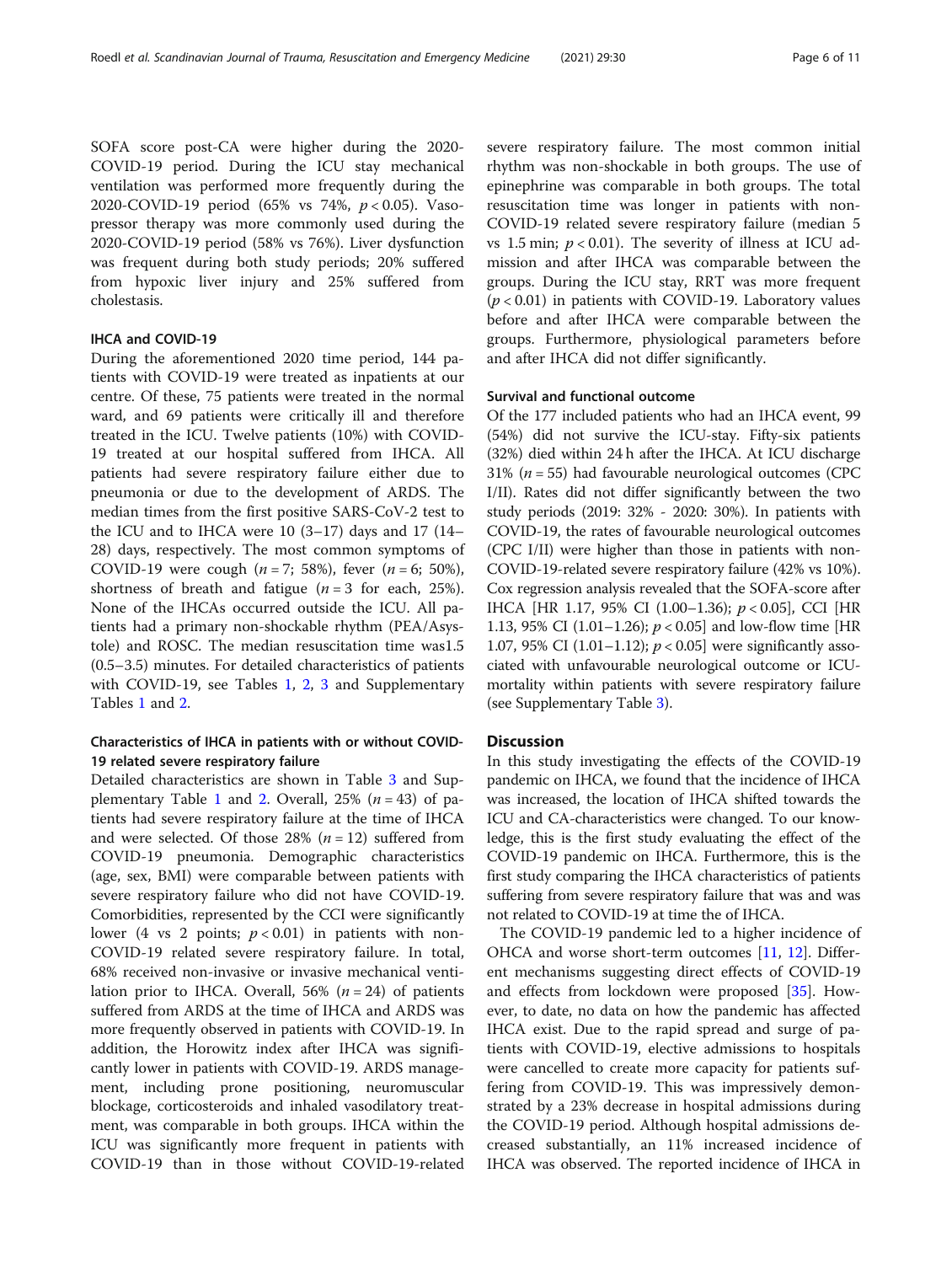| <b>Parameters</b>                                          | All patients<br>$(n = 43)$ | Severe respiratory<br>failure no-COVID-19<br>$(n = 31)$ | Severe respiratory<br>failure - COVID-19<br>$(n = 12)$ | p-value |
|------------------------------------------------------------|----------------------------|---------------------------------------------------------|--------------------------------------------------------|---------|
| Demographics                                               |                            |                                                         |                                                        |         |
| Age, years median (IQR)                                    | $65(50-75)$                | 65 (50-77)                                              | $65(56 - 74)$                                          | 0.565   |
| Sex, male, n (%)                                           | 34 (79)                    | 25 (81)                                                 | 9(75)                                                  | 0.471   |
| BMI, kg/m <sup>2</sup> median (IQR)                        | $27(24-31)$                | $26(24-30)$                                             | $28(26-33)$                                            | 0.314   |
| Charlson comorbidity index, pts. median (IQR)              | $3(1.5-6)$                 | $4(2.5-6)$                                              | $2(1-2)$                                               | 0.003   |
| Characteristics of respiratory failure                     |                            |                                                         |                                                        |         |
| Respiratory support (before CA)                            |                            |                                                         |                                                        |         |
| Non-invasive ventilation $n$ (%)                           | 7(16)                      | 3(10)                                                   | 4(33)                                                  | 0.125   |
| Mechanical ventilation $n$ (%)                             | 22(51)                     | 17(55)                                                  | 5(42)                                                  | 0.148   |
| Cause of respiratory failure (at CA)                       |                            |                                                         |                                                        |         |
| Pneumonia n (%)                                            | 37 (86)                    | 25(81)                                                  | 12 (100)                                               | 0.001   |
| ARDS $n$ (%)                                               | 24 (56)                    | 12 (39)                                                 | 10(83)                                                 | 0.000   |
| Horowitz index (PaO <sub>2</sub> /FiO <sub>2</sub> -ratio) |                            |                                                         |                                                        |         |
| Worst Horowitz index, mmHq, median (IQR)                   | 84 (57-148)                | 90 (57-149)                                             | 82 (59-107)                                            | 0.503   |
| Horowitz index after CA, mmHg, median (IQR)                | $97(76 - 145)$             | 101 (78-152)                                            | 89 (69-19)                                             | 0.007   |
| ARDS Management                                            |                            |                                                         |                                                        |         |
| Prone Positioning n (%)                                    | 8(19)                      | 2(6)                                                    | 6(50)                                                  | 0.437   |
| Neuromuscular Blockage n (%)                               | 6(14)                      | 1(3)                                                    | 5(42)                                                  | 0.306   |
| Corticosteroids n (%)                                      | 11(26)                     | 4(13)                                                   | 7(58)                                                  | 0.563   |
| Inhaled Vasodilators n (%)                                 | 9(21)                      | 3(10)                                                   | 6(50)                                                  | 0.437   |
| Cardiac arrest Characteristics                             |                            |                                                         |                                                        |         |
| Location                                                   |                            |                                                         |                                                        | 0.009   |
| ICU, $n$ $(\%)$                                            | 37 (86)                    | 25(81)                                                  | 12 (100)                                               |         |
| Non-ICU, n (%)                                             | 6(14)                      | 6(19)                                                   | 0(0)                                                   |         |
| Initial Rhythm - Shockable (VT/VF), n (%)                  | 6(14)                      | 6(19)                                                   | 0(0)                                                   | 0.255   |
| Sustained ROSC, n (%)                                      | 40 (93)                    | 28 (90)                                                 | 12 (100)                                               | 0.364   |
| Epinephrine - total dose, mg, median (IQR)                 | $1(1-2)$                   | $2(1-2.5)$                                              | $1(1-1.3)$                                             | 0.310   |
| Resuscitation time, min; median (IQR)                      |                            |                                                         |                                                        |         |
| No-Flow                                                    | $0(0-0)$                   | $0(0-0)$                                                | $0(0-0)$                                               | 1       |
| Total resuscitation time                                   | $4(1.8 - 8.5)$             | $5(2-10)$                                               | $1.5(0.5-3.5)$                                         | 0.008   |
| Targeted temperature management, n (%)                     | 10(23)                     | 8(26)                                                   | 2(17)                                                  | 0.339   |
| E-CPR, $n$ (%)                                             | 0(0)                       | 0(0)                                                    | 0(0)                                                   | 1       |
| ICU - Characteristics                                      |                            |                                                         |                                                        |         |
| Severity of illness                                        |                            |                                                         |                                                        |         |
| SAPS II (pts.) median (IQR)                                | 44 (36-52)                 | 42 (35-49)                                              | $50(40-56)$                                            | 0.485   |
| SOFA - after CA (pts.) median (IQR)                        | $14(12-16)$                | $14(12-17)$                                             | $15(13-16)$                                            | 0.202   |
| SOFA - 24 h after CA (pts.) median (IQR)                   | $13(11-16)$                | $13(11-15)$                                             | $14(10-16)$                                            | 0.145   |
| Lab values - post CA median (IQR)                          |                            |                                                         |                                                        |         |
| Lactate - highest after CA, mmol/l                         | $4.6(1.6 - 8.5)$           | $4.8(1.5-10)$                                           | $4.2$ $(3.1-4.8)$                                      | 0.765   |
| pH - lowest after CA                                       | 7.21 (7.15-7.32)           | 7.22 (7.06-7.32)                                        | $7.2$ (7.19-7.3)                                       | 0.889   |

## <span id="page-6-0"></span>Table 3 Cardiac arrest characteristics of patients with severe respiratory failure with and without COVID-19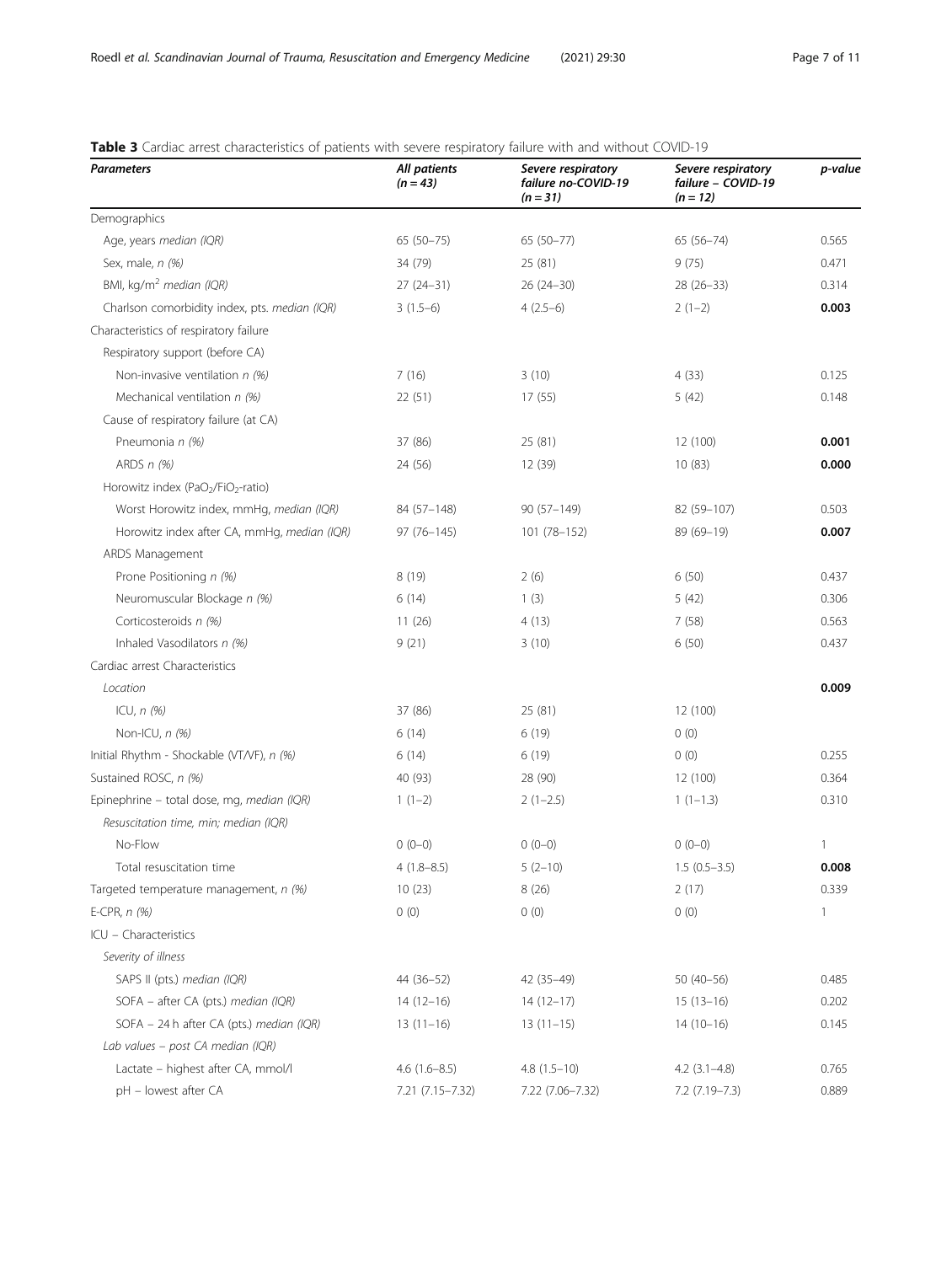| <b>Parameters</b>                           | All patients<br>$(n = 43)$ | Severe respiratory<br>failure no-COVID-19<br>$(n = 31)$ | Severe respiratory<br>failure - COVID-19<br>$(n = 12)$ | p-value |
|---------------------------------------------|----------------------------|---------------------------------------------------------|--------------------------------------------------------|---------|
| Procedures/Complications - post CA          |                            |                                                         |                                                        |         |
| Vasopressor therapy, n (%)                  | 40 (93)                    | 29 (94)                                                 | 11(92)                                                 | 0.505   |
| Renal replacement therapy, n (%)            | 22(51)                     | 12 (39)                                                 | 10(83)                                                 | 0.009   |
| Coronary angiography, n (%)                 | 0(0)                       | 0(0)                                                    | 0(0)                                                   |         |
| Hypoxic liver injury, n (%)                 | 11(26)                     | 7(23)                                                   | 4(33)                                                  | 0.201   |
| Cholestasis – bilirubin > 2 mg/dl, n $(\%)$ | 15 (58)                    | 10(32)                                                  | 5(42)                                                  | 0.190   |

Table 3 Cardiac arrest characteristics of patients with severe respiratory failure with and without COVID-19 (Continued)

Abbreviations: CA Cardiac arrest; cm Centimeter; E-CPR Extracorporeal cardiopulmonary resuscitation; ICU Intensive care unit; IQR Inter quartile range; kg Kilogram; n Number; min Minute; mg Milligram; mmol/l Millimole per liter; pts. Points; ROSC Return of spontaneous circulation; SAPS Simplified Acute Physiology Score; SOFA Sequential Organ Failure Assessment; VF Ventricular Fibrillation; VT Ventricular Tachycardia; MAP Mean arterial pressure; COVID-19 Coronavirus disease 2019; IHCA In-hospital cardiac arrest; BMI Body mass index

the literature is 1–5/1000 hospital admissions; during the pandemic period, the incidence of 6.6/1000 hospital admissions exceeded reported rates [[16](#page-9-0), [17](#page-9-0)]. Different factors could explain this finding. First, patients with COVID-19 are at high risk of IHCA due to rapidly worsening respiratory failure eventually leading to IHCA if not promptly treated. Of interest, explainable deterioration of  $SpO<sub>2</sub>$  and high FiO<sub>2</sub>, but only minor abnormalities in other vital signs, as well as higher early warning scores, have recently been described as predictors for outcome [[36](#page-10-0), [37\]](#page-10-0). Second, the severity of illness at ICU admission was substantially higher than that in the non-COVID-19 period. Although an early ICU admission strategy was followed, this may be explained by delayed or disrupted contact with the healthcare system due to lockdown measures, leading to delayed hospital admission in general.

Furthermore, we observed substantial differences according to IHCA characteristics during the study periods. During the pandemic period, the IHCA location shifted more towards the ICU, which may be explained by earlier ICU admission of deteriorating patients. Moreover, the rate of shockable rhythm and defibrillation increased and we observed high rates of ROSC. These observed differences are potentially explained by higher rates of IHCA occurring in the ICU and a faster response to deterioration due to higher nurse/doctor staffing. Interestingly, the duration of resuscitation was slightly longer during the pandemic period. CPR, an aerosol-generating procedure, exposes healthcare workers to a risk of viral transmission. Therefore, the use of personal-protective equipment is of central importance but could have contributed to the delayed initiation of CPR. Furthermore, the lower rate of presumed cardiac aetiology is important. However, resuscitation times were shorter than those in previous studies [[23\]](#page-10-0).

Overall, one quarter of patients presented with an initial shockable rhythm, which is in line with previous studies and can be explained by the low rate of cardiac aetiology of the IHCA. However, half of the patients were in the ICU before IHCA and suffered from high severity of illness, and the rate of MV and vasopressor support was associated with a nonshockable rhythm [\[38](#page-10-0), [39](#page-10-0)].

The occurrence of IHCA among hospitalized patients with COVID-19 commonly ranges from 6 to 14% [\[9](#page-9-0), [10\]](#page-9-0). We confirmed these results and found an incidence of 8%. The outcome after IHCA in patients with COVID-19 is worse, and high mortality rates, ranging from 88 to 100%, have been reported [[9,](#page-9-0) [10,](#page-9-0) [13](#page-9-0), [15,](#page-9-0) [40](#page-10-0)]. These reports led to a controversial discussion about futility and appropriateness of care in patients suffering from COVID-19. However, in our small cohort, we observed a distinctly lower mortality than previously reported, although we observed comparable IHCA characteristics, including similar rates of non-shockable initial rhythm, resuscitation time and occurrence of IHCA in the ICU. The lower mortality in our cohort can be a consequence of several reasons. First, a considerably lower number of patients were on MV or RRT before CA, demonstrating a lower severity of illness. Moreover, we followed a strategy of early admission to the ICU in patients with COVID-19 for closer monitoring and early initiation of supportive care. This could also correspond to the high rate of ROSC observed in our cohort and is probably related to continuous monitoring and higher nurse/doctor staffing. Second, earlier reports originated from regions with an excessive case load which potentially led to overwhelmed healthcare systems playing an important role in appropriate patient care [\[13](#page-9-0), [15](#page-9-0)]. However, decisions on futility and withholding CPR are difficult and must be based on a multifactorial approach that takes the severity of illness, current organ support and the patient's directive into account.

SARS-CoV-2 primarily affects the respiratory system which can lead to rapid deterioration and severe respiratory failure. Recent clinical studies reported high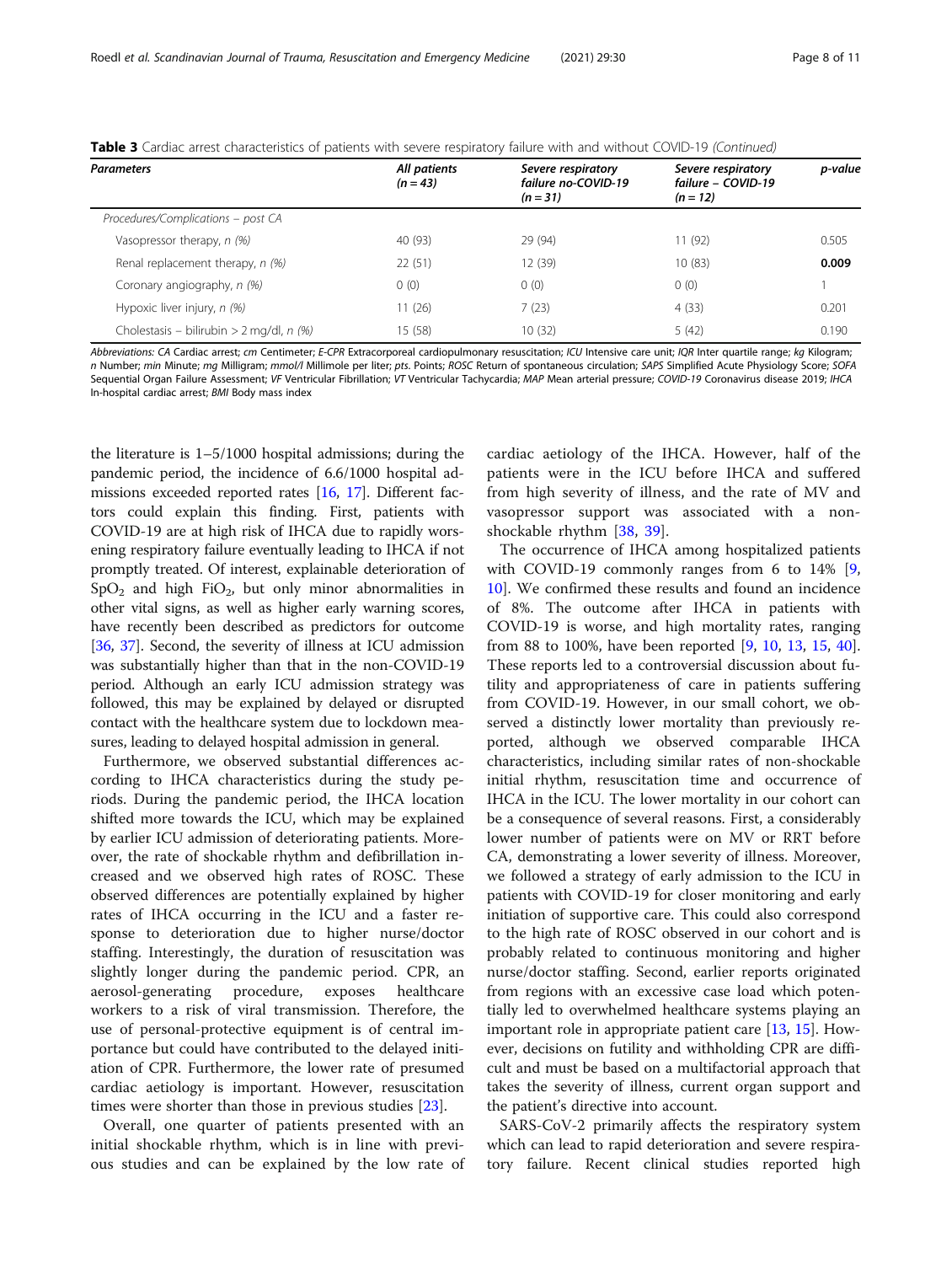

mortality following IHCA events in patients with COVID-19 [[9,](#page-9-0) [10](#page-9-0), [13](#page-9-0)]. As patients with COVID-19 primarily suffer from respiratory failure, comparing the characteristics and outcomes of IHCA to patients suffering from respiratory failure related and not related to COVID-19 seems reasonable. However, this is the first study comparing patients with severe respiratory failure not related to COVID-19 at the time of IHCA with patients suffering from COVID-19. We observed that patients with COVID-19 had a lower comorbidity rate and substantially lower Horowitz index before and after IHCA. In patients suffering from ARDS, we observed comparable therapeutic approaches. Furthermore, a high rate of IHCA occurring in the ICU was observed, and correspondingly, a substantially lower resuscitation time was observed. In our cohort, we observed that IHCA often occurred during tracheal intubation. This may be a consequence of delayed decisions for tracheal intubation. However, this should lead to higher awareness of the timing of intubation in patients with progredient respiratory failure. A higher number of patients with COVID-19 required RRT and had liver injury (HLI/cholestasis) contributing to the higher severity of illness after IHCA. However, direct viral effects cannot be entirely excluded. Moreover, CCI, SOFA scores and resuscitation time were identified as mortality predictors in these patients. Of interest, a substantially higher number of patients with COVID-19 had a favourable outcome compared to other patients with severe respiratory failure (Fig. 2). Larger future studies must confirm these results and their implications on outcome.

This study has several limitations. First, our study included a small number of patients. Larger cohorts are needed to confirm our findings. Second, the data were derived from a single centre and were collected retrospectively. However, the data were documented prospectively in the PDMS by trained ICU staff. Third, we show the results of an experienced high-volume CA centre. Thus, the results might not generally be transferable to other, less experienced, settings. Fourth, the study was conducted early during the pandemic. Changes in clinical practice, due to more experience with COVID-19, could have changed affecting the incidence and outcome of IHCA especially in critically ill patients.

## Conclusions

In conclusion, this is the first study evaluating IHCA occurrence and outcomes during the COVID-19 pandemic in comparison to recent years. Hospital admissions declined during the pandemic, but a higher incidence of IHCA was observed, which could be attributed to multifactorial influences and must be further evaluated. Approximately 10% of hospitalized patients with COVID-19 suffered from IHCA, and outcomes were improved compared with those previously reported and comparable to those of patients with other aetiologies of respiratory failure not related to COVID-19.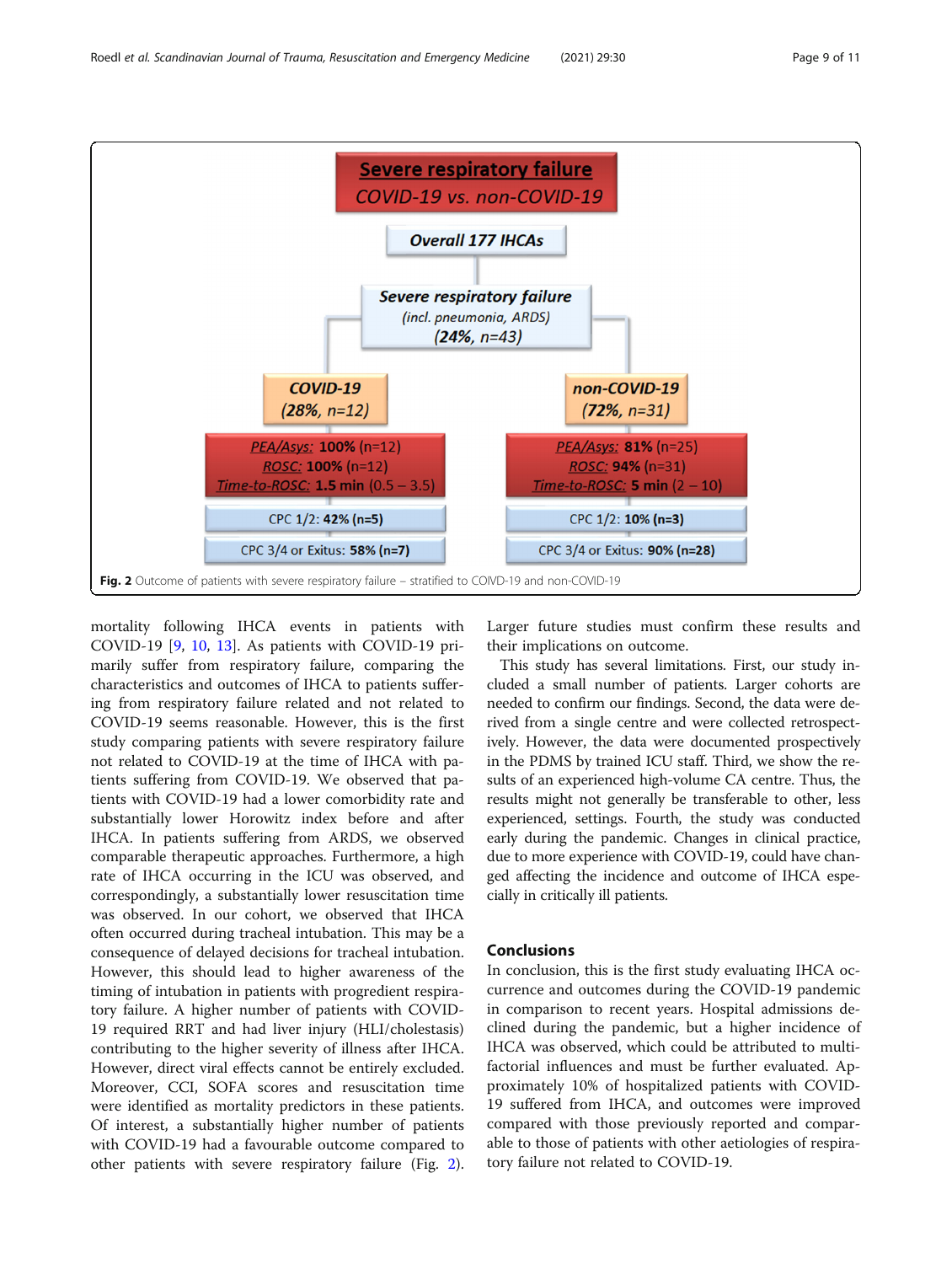## <span id="page-9-0"></span>Supplementary Information

The online version contains supplementary material available at [https://doi.](https://doi.org/10.1186/s13049-021-00846-w) [org/10.1186/s13049-021-00846-w](https://doi.org/10.1186/s13049-021-00846-w).

Additional file 1: Supplementary Table 1. Pre-existing comorbidities of patients with severe respiratory failure at time of cardiac arrest stratified according patients with and without COVID-19. Supplementary Table 2. Characteristics of patients with severe respiratory failure before and after cardiac arrest stratified according with and without COVID-19. **Supplementary Table 3.** Cox regression model for factors associated with ICU-mortality and unfavorable neurological outcome (CPC III/IV) of patients with IHCA and severe respiratory failure.

#### Abbreviations

ARDS: Acute respiratory distress syndrome; Asys: Asystole; BMI: Body mass index; CA: Cardiac arrest; CCI: Charlson comorbidity index; COVID-19: Coronavirus disease 2019; CPC: Cerebral performance categories; E-CPR: Extracorporeal cardiopulmonary resuscitation; HLI: Hypoxic liver injury; ICU: Intensive care unit; IHCA: In-hospital cardiac arrest; IQR: Interquartile range; MV: Mechanical ventilation; OHCA: Out-of-hospital cardiac arrest; PEA: Pulseless electrical activity; ROSC: Return of spontaneous circulation; RRT: Renal replacement therapy; SAPS: Simplified acute physiology score; SARS-CoV-2: Severe acute respiratory syndrome coronavirus 2; SOFA: Sequential organ failure assessment score; VT: Ventricular tachycardia; VF: Ventricular fibrillation

#### Acknowledgements

None.

#### Authors' contributions

KR, GS, DJ and SK participated in study conception and design. KR, GS, JM, DF, DW, MI were involved in acquisition of data. KR, DJ and SK contributed to analysis and interpretation of data. KR drafted the manuscript. SK and DJ were involved in critical revision of the manuscript for important intellectual content. SK, GS and DJ participated in supervision. All authors read and approved the final manuscript.

#### Funding

No financial support has been received conducting this study.

#### Availability of data and materials

The datasets supporting the conclusions of this article are included within the article.

#### Ethics approval and consent to participate

The Ethics Committee of the Hamburg Chamber of Physicians was informed about the study (No.: WF-152/20). The requirement for informed patient consent was waived due to the use of anonymized data from routine clinical care only. The study was approved by the local clinical institutional review board and complied with the Declaration of Helsinki.

#### Consent for publication

Not applicable.

#### Competing interests

KR, GS, DF, JM, MI, DW and DJ do not report any conflicts of interest related to this article. SK received research support by Ambu, E.T.View Ltd., Fisher & Paykel, Pfizer and Xenios, lecture honorarium from ArjoHuntleigh, Astellas, Astra, Basilea, Bard, Baxter, Biotest, CSL Behring, Cytosorbents, Fresenius, Gilead, MSD, Orion, Pfizer, Philips, Sedana, Sorin, Xenios and Zoll, and consultant honorarium from AMOMED, Astellas, Baxter, Bayer, Fresenius, Gilead, MSD, Pfizer and Xenios. No other potential conflict of interest relevant to this article was reported.

#### Author details

<sup>1</sup>Department of Intensive Care Medicine, University Medical Centre Hamburg-Eppendorf, Martinistraße 52, 20246 Hamburg, Germany. 2 Department of Anaesthesiology, University Medical Centre Hamburg-Eppendorf, Hamburg, Germany. <sup>3</sup>Department of Anaesthesia,

Tabea Hospital, Hamburg, Germany. <sup>4</sup>Department of Interventional and General Cardiology, University Heart Centre Hamburg, Hamburg, Germany.

#### Received: 13 November 2020 Accepted: 1 February 2021 Published online: 08 February 2021

#### References

- 1. Huang C, Wang Y, Li X, Ren L, Zhao J, Hu Y, et al. Clinical features of patients infected with 2019 novel coronavirus in Wuhan, China. Lancet. 2020;395(10223):497–506.
- 2. Chen N, Zhou M, Dong X, Qu J, Gong F, Han Y, et al. Epidemiological and clinical characteristics of 99 cases of 2019 novel coronavirus pneumonia in Wuhan, China: a descriptive study. Lancet. 2020;395(10223):507–13.
- Guan WJ, Ni ZY, Hu Y, Liang WH, Ou CQ, He JX, et al. Clinical characteristics of coronavirus disease 2019 in China. N Engl J Med. 2020;382(18):1708–20.
- 4. WHO. WHO World Map COVID-19. 2020 [<https://covid19.who.int/> Accessed online: October, 31st 2020] [Available from: [https://covid19.who.](https://covid19.who.int/) [int/](https://covid19.who.int/) - Accessed online: October, 19th 2020].
- 5. Grasselli G, Pesenti A, Cecconi M. Critical care utilization for the COVID-19 outbreak in Lombardy, Italy: early experience and forecast during an emergency response. JAMA. 2020;323(16):1545–6.
- 6. Richardson S, Hirsch JS, Narasimhan M, Crawford JM, McGinn T, Davidson KW, et al. Presenting characteristics, comorbidities, and outcomes among 5700 patients hospitalized with COVID-19 in the New York City area. JAMA. 2020;323(20):2052–9.
- 7. Ly A, Alessandri C, Skripkina E, Meffert A, Clariot S, de Roux Q, et al. Rescue fibrinolysis in suspected massive pulmonary embolism during SARS-CoV-2 pandemic. Resuscitation. 2020;152:86–8.
- 8. Creel-Bulos C, Hockstein M, Amin N, Melhem S, Truong A, Sharifpour M. Acute Cor Pulmonale in critically ill patients with Covid-19. N Engl J Med. 2020;382(21):e70.
- 9. Shah P, Smith H, Olarewaju A, Jani Y, Cobb A, Owens J, et al. Is cardiopulmonary resuscitation futile in coronavirus disease 2019 patients experiencing in-hospital cardiac arrest? Crit Care Med. 2021;49(2):201–8.
- 10. Hayek SS, Brenner SK, Azam TU, Shadid HR, Anderson E, Berlin H, et al. Inhospital cardiac arrest in critically ill patients with covid-19: multicenter cohort study. BMJ. 2020;371:m3513.
- 11. Baldi E, Sechi GM, Mare C, Canevari F, Brancaglione A, Primi R, et al. Out-ofhospital cardiac arrest during the Covid-19 outbreak in Italy. N Engl J Med. 2020.
- 12. Marijon E, Karam N, Jost D, Perrot D, Frattini B, Derkenne C, et al. Out-ofhospital cardiac arrest during the COVID-19 pandemic in Paris, France: a population-based, observational study. Lancet Public Health. 2020.
- 13. Shao F, Xu S, Ma X, Xu Z, Lyu J, Ng M, et al. In-hospital cardiac arrest outcomes among patients with COVID-19 pneumonia in Wuhan, China. Resuscitation. 2020;151:18–23.
- 14. Sung C-W, Lu T-C, Fang C-C, Huang C-H, Chen W-J, Chen S-C, et al. Impact of COVID-19 pandemic on emergency department services acuity and possible collateral damage. Resuscitation. Resuscitation. 2020;153:185–6.
- 15. Sheth V, Chishti I, Rothman A, Redlener M, Liang J, Pan D, et al. Outcomes of in-hospital cardiac arrest in patients with COVID-19 in New York City. Resuscitation. 2020;155:3–5.
- 16. Andersen LW, Holmberg MJ, Berg KM, Donnino MW, Granfeldt A. In-hospital cardiac arrest: a review. Jama. 2019;321(12):1200–10.
- 17. Benjamin EJ, Muntner P, Alonso A, Bittencourt MS, Callaway CW, Carson AP, et al. Heart disease and stroke Statistics-2019 update: a report from the American Heart Association. Circulation. 2019;139(10):e56–e528.
- 18. Nurmi J, Harjola VP, Nolan J, Castrén M. Observations and warning signs prior to cardiac arrest. Should a medical emergency team intervene earlier? Acta Anaesthesiol Scand. 2005;49(5):702–6.
- 19. Andersen LW, Kim WY, Chase M, Berg KM, Mortensen SJ, Moskowitz A, et al. The prevalence and significance of abnormal vital signs prior to in-hospital cardiac arrest. Resuscitation. 2016;98:112–7.
- 20. Jones DA, DeVita MA, Bellomo R. Rapid-response teams. N Engl J Med. 2011;365(2):139–46.
- 21. Sandroni C, Nolan J, Cavallaro F, Antonelli M. In-hospital cardiac arrest: incidence, prognosis and possible measures to improve survival. Intensive Care Med. 2007;33(2):237–45.
- 22. Nolan JP, Soar J, Smith GB, Gwinnutt C, Parrott F, Power S, et al. Incidence and outcome of in-hospital cardiac arrest in the United Kingdom National Cardiac Arrest Audit. Resuscitation. 2014;85(8):987–92.